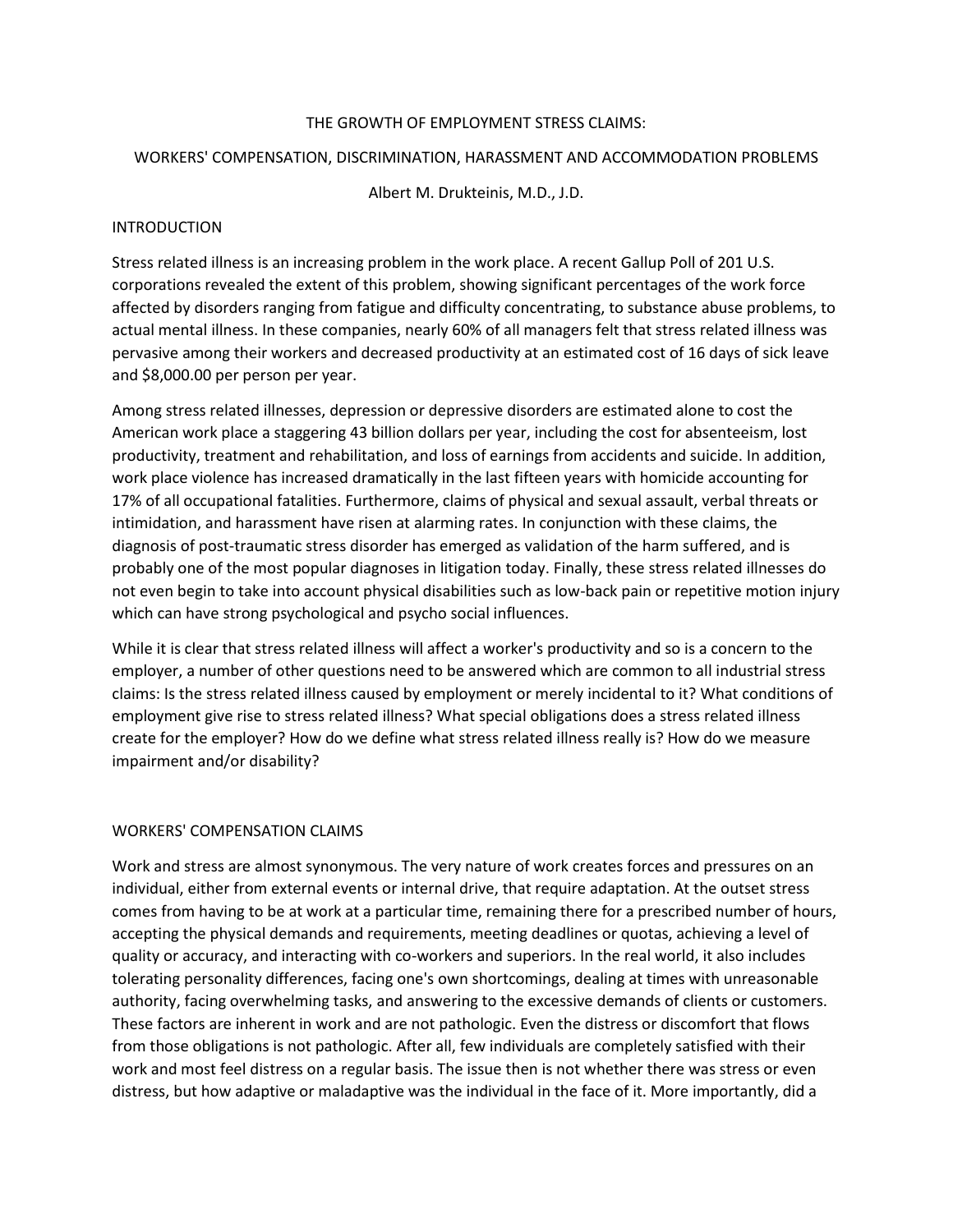maladaptive process lead to an actual stress related illness and, as outlined earlier, how can it be defined or measured? From its inception, workers' compensation law recognized these difficult questions and has sought objectivity, which in stress related illness may be hard to find.

Before the industrial revolution and the development of factories, mills, and plants with their gigantic machinery, agriculture dominated economic life. No doubt injuries occurred but they were relatively few compared to when workers in large numbers were placed in proximity with dangerous machinery and implements of industrial production. If a worker on a farm was hurt, the employer would routinely provide medical help and some financial help through the period of disability. Workers were closer to their employers then and often lived on the farm. If their employer did not help, the worker's only recourse was to sue in common law court, a process that was time consuming and not always successful. In the meantime public charity would bear the burden of the injury.

The predominant claim in a common law suit by a worker was that the employer was somehow negligent, and therefore injury resulted. However, the employer had several advantageous defenses: contributory negligence, assumption of risk, and the fellow-servant rule. In contributory negligence the employer would claim that the worker was partly to blame or that the injury occurred from the worker's own actions. Alternatively, an employer could say that the worker knew the dangers of that employment before coming to work and so there was an assumption of risk that would bar liability. Finally, a number of injuries were not by the employer's actions or employment conditions at all, but due to other fellow workers who may have caused the accident. In these cases the fellow-servant rule prevented blame from being attached to the employer.

These defenses were quite effective for employers during the industrial age as well, so that 80% or more of the cases brought against employers were lost or uncompensated. Similar inequities were seen in Europe where the industrial revolution was also running at full steam. But there in 1884, Otto VonBismark, the first chancellor of the German empire, championed the idea of workmen's compensation legislation. For the first time, injuries were not compensated on the basis of the employer's negligence, but on their relationship to the job. Within a short time England followed the lead and abolished common law workers' suits, instead establishing a formal workmen's compensation system. Liability depended not on who was at fault for the accident but, according to English legal scholars, whether the personal injury by accident arose out of and in the course of employment.

In the early years of the 20th century American legislators also clamored for a similar change of law. By 1911 Massachusetts, which debated the question for nine years, finally passed a workers' compensation law with ten other states changing to a similar system at about the same time. The change was not easily made and understandable opposition came from employers as well as insurance companies who had made large profits from common law coverage. But the Supreme Court of the United States upheld these acts and they gradually became established in every state and for federal employees. Clearly, workers' compensation laws were meant to be a humanitarian measure to create a new type of liability - a liability without fault. Industry was to be responsible but society as a whole, through increased costs of production, would share the loss.

In reality, workers' compensation laws are a compromise for both employee and employer. The employee is denied the right to sue at common law for indefinite damages, but instead receives a certain percentage of wages during the period of disability, and medical care at the employer's (insurer's) expense. The employer, at least in theory, does not have to defend against fault and is only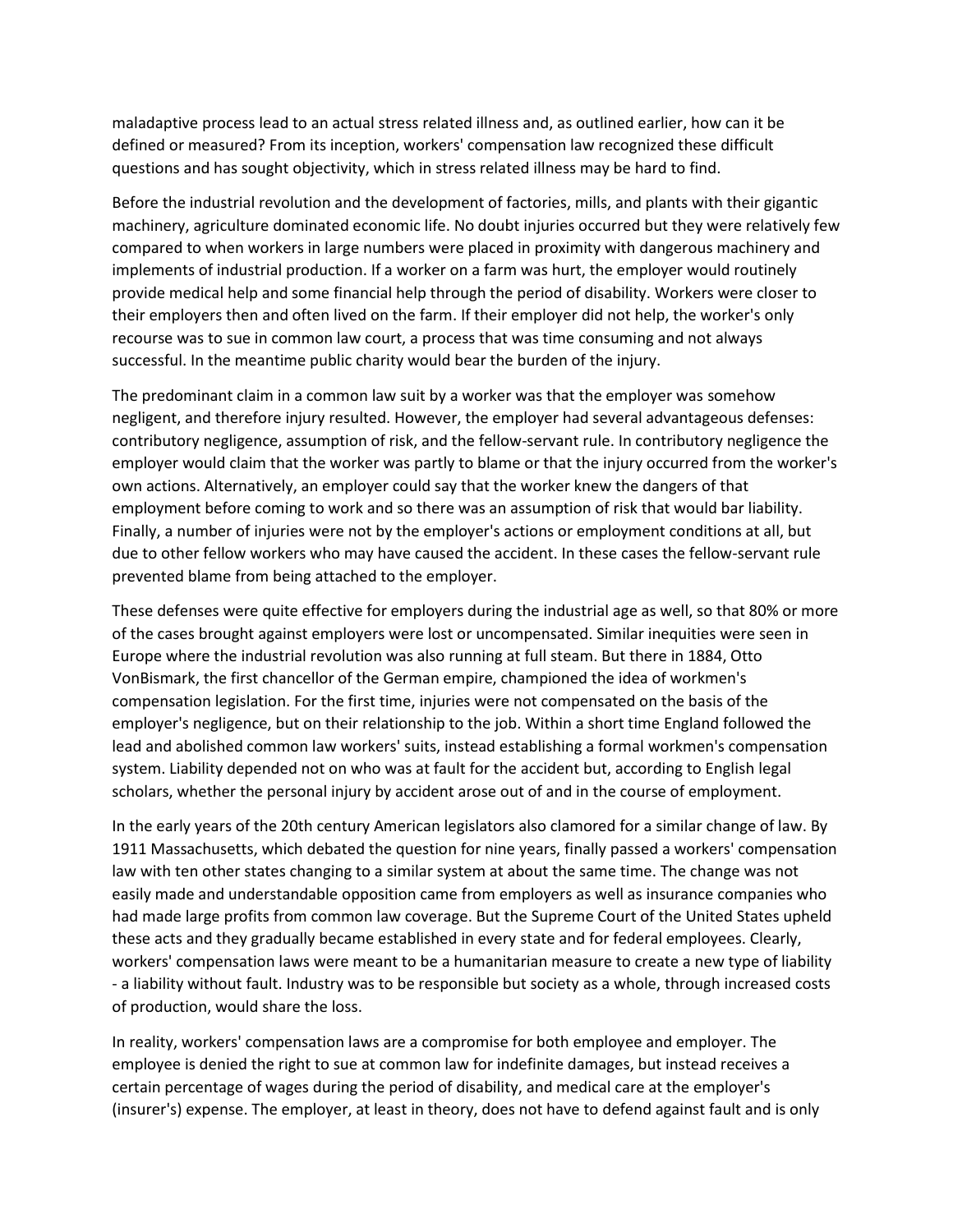liable for limited, statutorily set damages. With the rise of workers' compensation claims in the past fifty years, with employers feeling more and more that they are being accused unfairly of fault, and with alternative remedies now available in addition to workers' compensation through federal laws, the premise behind that initial compromise may need to be re-examined.

Traditionally, most workers' compensation acts have required as a part of their coverage formula a personal injury by accident or accidental injury. Emotional or stress related illness was viewed skeptically because of its subjective nature. Objectivity was established by requiring that stress related illness have a physical connection. Two types of claims are found using that connection: physical trauma leading to a mental disorder and mental trauma leading to a physical disorder. These are respectively known as physical-mental and mental-physical.

In the physical-mental cases there is a clear precipitating injury with psychological consequences, e.g. a laborer falls off of scaffolding injuring his back, later develops a major depression, claiming it is due to his newly acquired limitations. In the mental-physical cases some emotional or stress circumstances lead to an objectively measured physical disorder. Originally, the circumstances needed to be clearly identified such as from a nervous shock, e.g. witnessing a disaster at work leads to a heart attack. However, the nature of the emotional stress has expanded to included prolonged or cumulative work stress, and there has been a trend to compensate for many conditions including asthma, peptic ulcer, etc. which are claimed to be a result of that stress. Again, although the stress related illness or the stress circumstances may be subjective, the physical connection is thought to give these claims an objective credibility.

The more controversial category of stress claim is that of mental trauma leading to a mental disorder, also known as the mental-mental claim. The difficulty in evaluating these claims is to a great extent due to the difficulty in defining a personal injury when it consists primarily of an intangible force producing a more intangible effect. Where the injury represents a single or limited sequence of events, then it may be easier to identify its traumatic potential, e.g. a fire at a plant or a robbery in a bank, can be described by the worker or other observers so that the magnitude of the threat, the proximity to the worker, and the likely alarm created can be independently scrutinized. It is quite a different task to attempt the measure the cumulative effects of exposure to some noxious (harmful) aspect of the total work environment, where the perspective of the individuals involved can widely differ. In spite of their subjectivity, stress claims are expanding rapidly and by one legal scholar are called "the most lively development in compensation law in the last fifteen years. " Adding to the problem, and taken from principles of the eggshell skull rule in tort law, are stress related claims that are based only on an aggravation of a pre-existing condition. In effect, this opens the door to a multitude of potential claims because someone with an emotional disorder can invariably say that any work stress at least made it worse.

Many jurisdictions have attempted to limit these mental-mental claims by narrowing the scope of allowable claims or by using more restrictive language. In New Hampshire, where an employee has a preexisting weakness, there is no recovery unless the stress of the work place contributes something substantial, and the employment-connected stress or strain must be greater than is encountered in normal non-employment life. In Oregon, the workers' claim must meet an objective test and is not allowed if it is based on a misperception or an over-reaction to a work environment. Arizona requires that the claimant show that job stress is something other than the ordinary stresses of employment to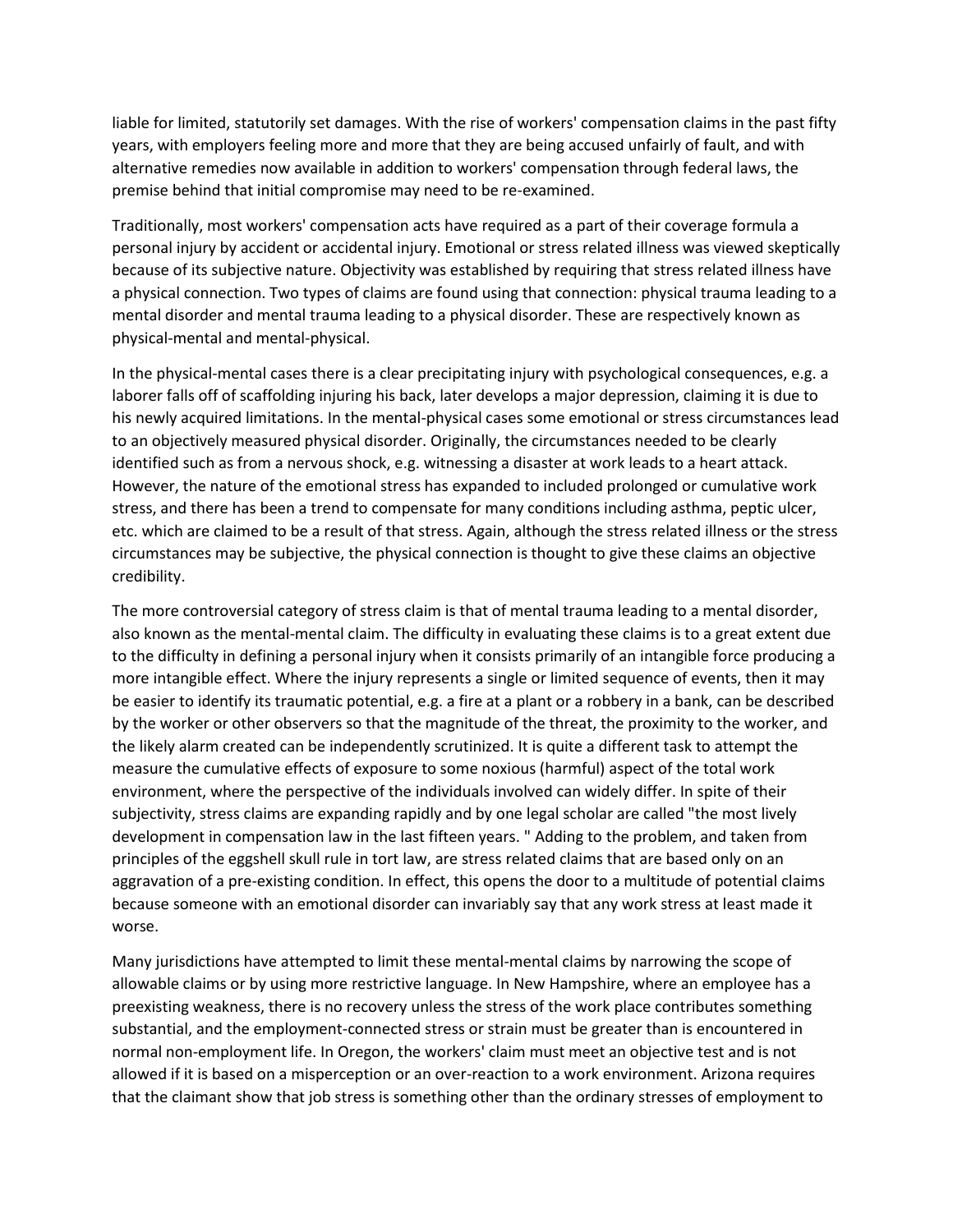which all workers are subjected. In yet other states the nature of the stress must be either a sudden stimulus or an unusual event. In California and Nevada the doctrine of active vs. passive role of employment has been used to shift claims from a subjective to more objective test. Here the determination is whether the employment itself was a positive factor influencing the course of disease as distinguished from a mere stage for the event, an after-the fact rationalization or a mere passive element on which a non-industrial condition happened to have focused. Often, employees who are suffering from emotional disorders will have difficulty in performing their job or relating to others at work. The inevitable consequences of this at work can be a source of stress, but the work situation is only a convenient focus or a retrospective rationalization in which the work place is now blamed for all the problems.

Some of the thornier issues in workers' compensation stress claims have to do with administrative or personnel actions by the employer. For example, if an employee is given a warning or reprimand for poor performance, it is understandable that this would cause stress. Should that then be considered a personal injury arising out of employment conditions? What if the employee was engaged in deliberate misconduct or criminal activity for which the employee was sanctioned or even terminated by the employer? Surely, this would be stressful too, but does it fall under workers' compensation law? What of the stress of a layoff or termination with or without cause? Are these properly considered employment stressors? Courts and industrial boards have been divided on these issues, but claims based on them are now an everyday occurrence. The original compromise and safety net that workers' compensation law intended to provide never envisioned such claims which have been made possible through the concept of stress related illness. Where workers' compensation law has fallen short, new federal laws have provided additional avenues for recovery.

In the last thirty years a number of federal laws have been passed to protect against inequities in employment practices. In addition, Congress created the Equal Employment Opportunity Commission to enforce those laws. One of the first of these was the Equal Pay Act of 1963, which protects men and women who perform substantially equal work in the same establishment from sex based wage discrimination. Shortly after this, Title VII of the Civil Rights Act of 1964 prohibited employment discrimination based on race, color, religion, sex, or national origin. In 1967 the Age Discrimination in Employment Act was established to protect employees forty years of age or older against discriminatory employment practices. Section 501 of the Rehabilitation Act of 1973 prohibited federal sector discrimination against persons with disabilities. In 1980 the Equal Employment Opportunity Commission promulgated regulations, as part of Title VII of the Civil Rights Act of 1964 which prohibited sex discrimination against sexual harassment in the work place. The Americans with Disabilities Act (ADA) of 1990 expanded prohibition of discrimination based on disability to the private sector, and state and local governments. Most recently, the Family and Medical Leave Act of 1993 established a requirement that some workers be allowed up to twelve weeks of unpaid, job guaranteed leave for childbirth, adoption, their own serious illness or that of a close family member.

The psychological issues in which stress related illness may be relevant in these laws can be viewed under three broad categories: discrimination, harassment, and accommodation. Most discrimination claims do not have a primary psychological issue and are decided factually on the basis of whether or not discriminatory practices in violation of federal law occurred. However, the Americans with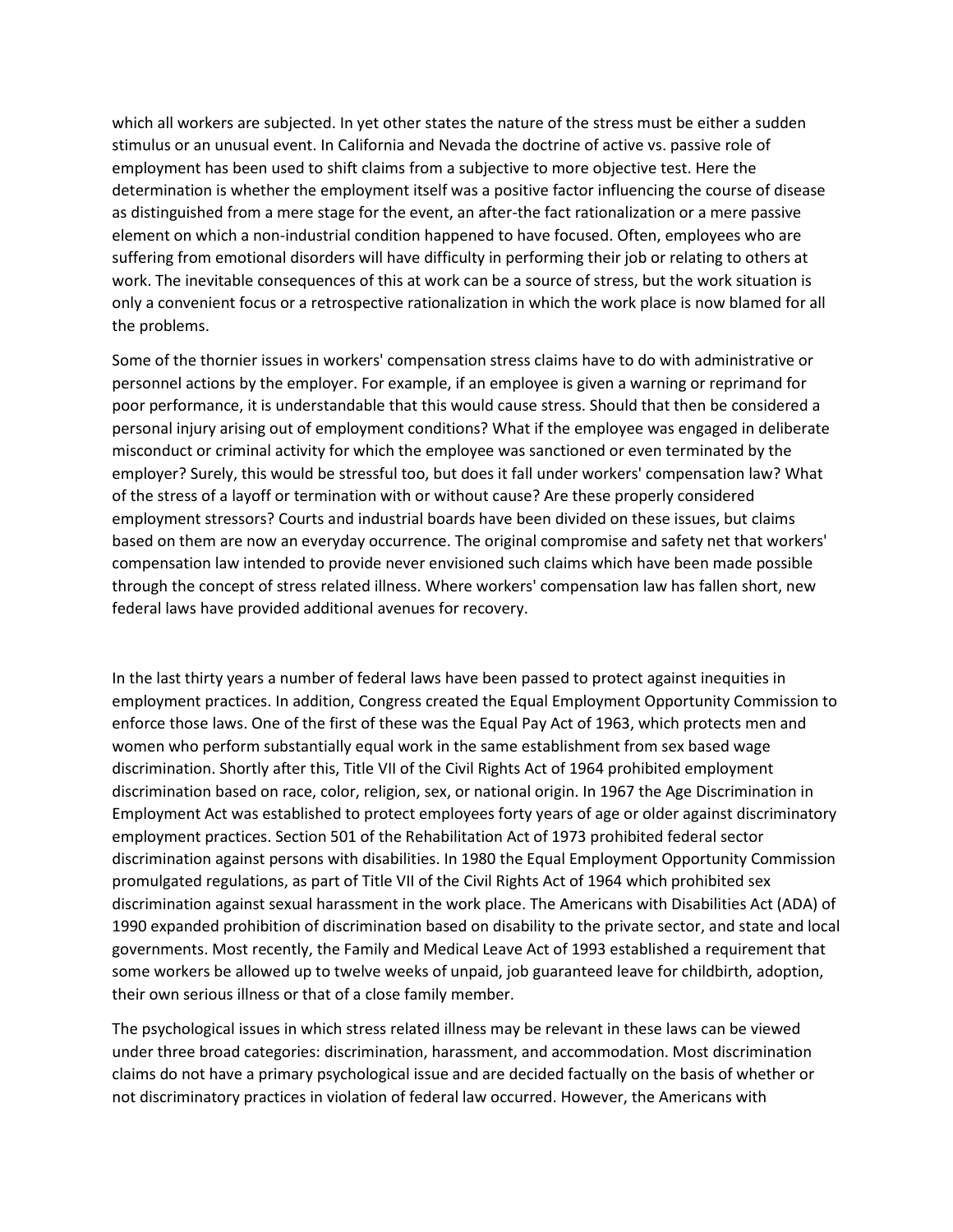Disabilities Act specifically prohibits discrimination based on mental impairment which can be any mental or psychological disorder, such as mental retardation organic brain syndrome, emotional or mental illness, and specific learning disabilities. While mental retardation, brain disease and the more serious mental illnesses can be specifically documented and measured, the law also opens the door to a whole host of emotional conditions and stress related illnesses which, as in compensation stress claims, may be only subjective experiences. The law tries to restrict impairments to those which substantially limit one or more of the major life activities of an individual, but here too there is wide latitude in what can be included. Being substantially limited can mean either unable to perform or significantly restricted which in stress related illness is most often a subjective claim. Furthermore, simply having a record of such an impairment or being regarded (by the employer) as having such an impairment is sufficient to be regarded as disabled. Therefore, employees who may have had a past history of an emotional breakdown would qualify. Certainly such a history should not allow discrimination in hiring today if the applicant is otherwise qualified, but should it sanction special demands of the employer or privileged status in the work place? Similarly, should an employer's concern for emotional stability of an employee in the course of employment automatically establish that a mental impairment exists (because employee is being regarded as impaired) and require special treatment? The problem here is not that individuals with mental disorders do not deserve equal opportunities for employment, but that in stress related illness there is poor definition and little objectivity, so that more can fall into this Act than was ever originally intended by Congress.

Whether as an adjunct to discrimination claims based on mental impairment under the ADA or discrimination under any of the federal laws, a secondary psychological issue is that of emotional damages. The Civil Rights of 1991 amended Title VII permitting plaintiffs to sue under federal law for compensatory and punitive damages, not just for injunctive relief, back pay, and attorney fees. Now emotional distress that flows from the discrimination is also compensated. Again, the same difficulties that were encountered in workers compensation mental-mental claims are found here. Is the type of stress based on a single circumscribed incident that can be clearly identified or is it cumulative stress over a period of time in which the alleged discrimination occurred? Also, what of the emotional suffering that the individual claims to be experiencing; is it simply a subjective state of distress or an identifiable illness? Who can objectively distinguish that?

Although sexual harassment is not specifically included in Title VII of the Civil Rights Act of 1964, it flows by regulation of the Equal Employment Opportunity Commission from sex discrimination. It is defined as unwelcomed sexual advances, requests for sexual favors and other verbal or physical conduct of a sexual nature, when linked to employment conditions, as part of a quid pro quo for employment decisions or when it creates an offensive, hostile work environment. Whether or not sexual harassment occurred is also a factual matter, but invariably psychological issues become embroiled. Both sexual and gender harassment are common problems in the work place for which remedies and prohibition are legitimately necessary. It is estimated by some that up to 60% of victims ignore sexual harassment, believing that if they complain it will only cause more harm. On the other hand, at least some claims of sexual harassment may be only in the eye of the beholder. Both psychological and social questions arise m trying to clarify what type of behavior is harmful or harmless. Also, what type of sensitivity does the employee have to such behavior. Some courts have applied a reasonable woman or reasonable person standard. Since the reasonable man standard in tort law has had its share of criticism for lack of definition, these new limitations may also be difficult to define. Finally, just as in all stress related illness,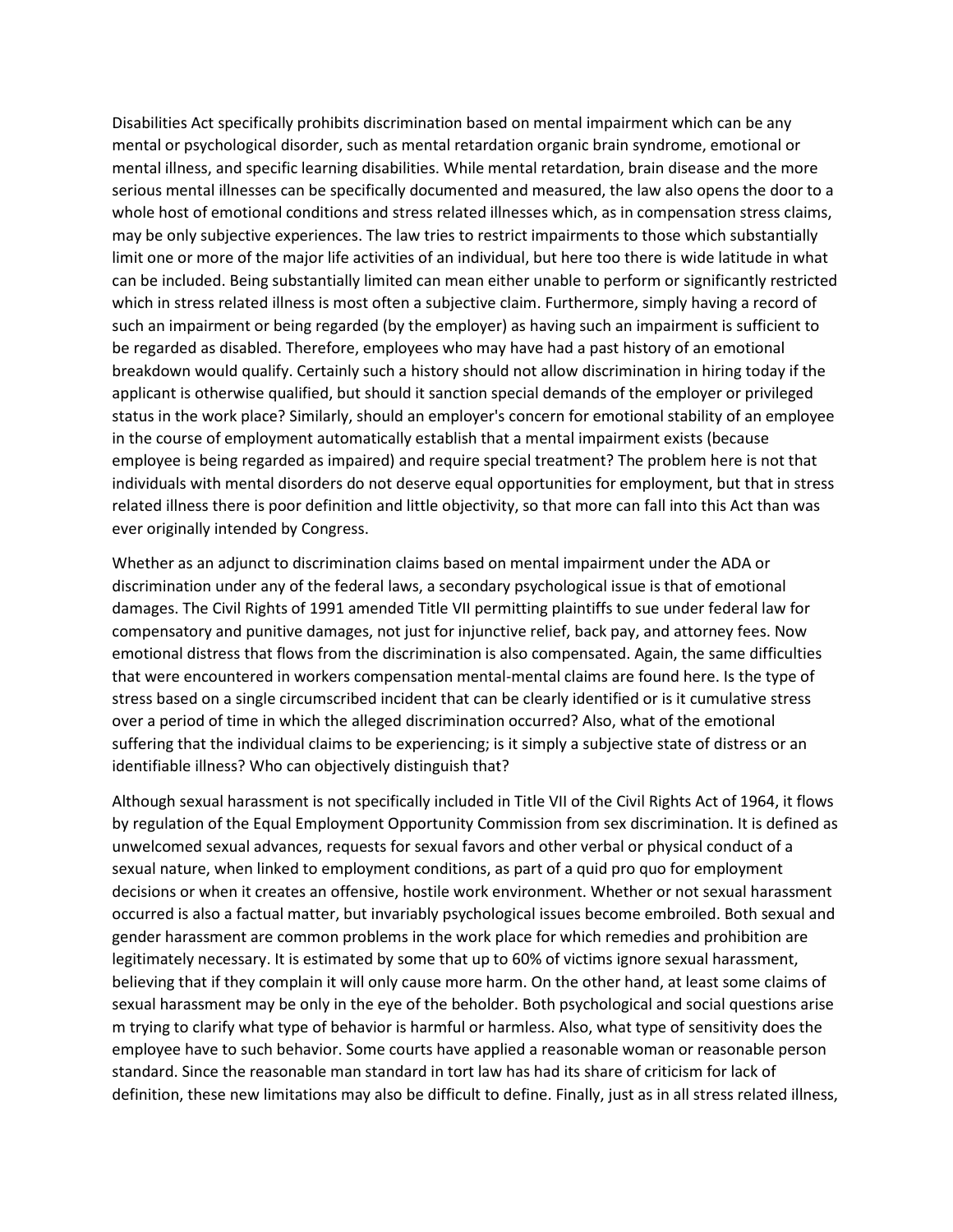the harm claimed as the product of sexual harassment may consist of subjective complaints and symptoms which lack objectivity.

The principle issues of accommodation in the federal laws arise out of the Americans with Disabilities Act. The requirement of reasonable accommodations for a person with a physical disability is more easily interpreted than for those with mental disabilities. While in serious mental illnesses there may be functional limitations which cannot be accommodated, many individuals who are otherwise qualified can function well with minimum adjustments by an employer. The threshold question is whether there is an actual psychological disorder that creates impairment. As indicated above, other than for serious mental or emotional conditions, there is a wide range of distress states which could easily qualify. Second, even if a bonafide disorder exists, not all behaviors are directly attributable to the disorder. If an individual is voluntarily behaving in an inappropriate way, should the employer be responsible for accommodating that behavior? Distinguishing between what kind of behavior is voluntary or involuntary is also not an easy task and may in part be dependent on social norms. Third, the types of accommodations which an employer can provide are only as reasonable as the disability which the employee claims to have. In one survey, the most frequently provided accommodations were: flexible leave, time off for counseling, extra tolerance for unusual behavior, written instructions, and flexible work schedules. It is understandable how such accommodations are not so excessive if they allow a seriously mentally disabled individual to remain in the work force. But it is also easy to see how they can be a convenient luxury for someone simply experiencing distress.

Another area of accommodation is created by the Family and Medical Leave Act, a provision of which entitles some workers to unpaid leave for a serious (mental) health condition. It is further defined as requiring continuing treatment by a health care provider and a period of incapacity In a worker who has suffered a serious mental breakdown requiring hospitalization or otherwise cannot perform usual work functions, it is entirely appropriate that a period of recuperation be allowed when recovery and return to the work force is expected. However, in many stress related illnesses, continuing treatment by a mental health care provider is easily available and incapacity just as easily declared based on subjective symptoms. A number of American corporations have expressed concern that employees are abusing leave privileges and cite a rise in dubious absences since the law took effect. In some instances it has become a tool for a problem employee to avoid discharge for excessive absenteeism.

Therefore, we have seen an expansion of workers' compensation stress claims as less objective criteria for stress related illness are required. Where the remedy under workers' compensation law has been unsuccessful or inadequate, new federal legislation provides alternative remedies that are often more lucrative. It is predicted that where state legislatures or courts tighten workers' compensation stress claims, there will be an increase of claims under federal law such as the Americans with Disabilities Act, Sexual Harassment, and others. And yet, the subjective nature of many of the psychological factors surrounding those claims as well as the stress related illnesses that are their product, may lead to inappropriate use and frank abuse of well-intended laws.

# THE GROWTH OF EMPLOYMENT STRESS CLAIMS:

WORKERS' COMPENSATION, DISCRIMINATION, HARASSMENT AND ACCOMMODATION PROBLEMS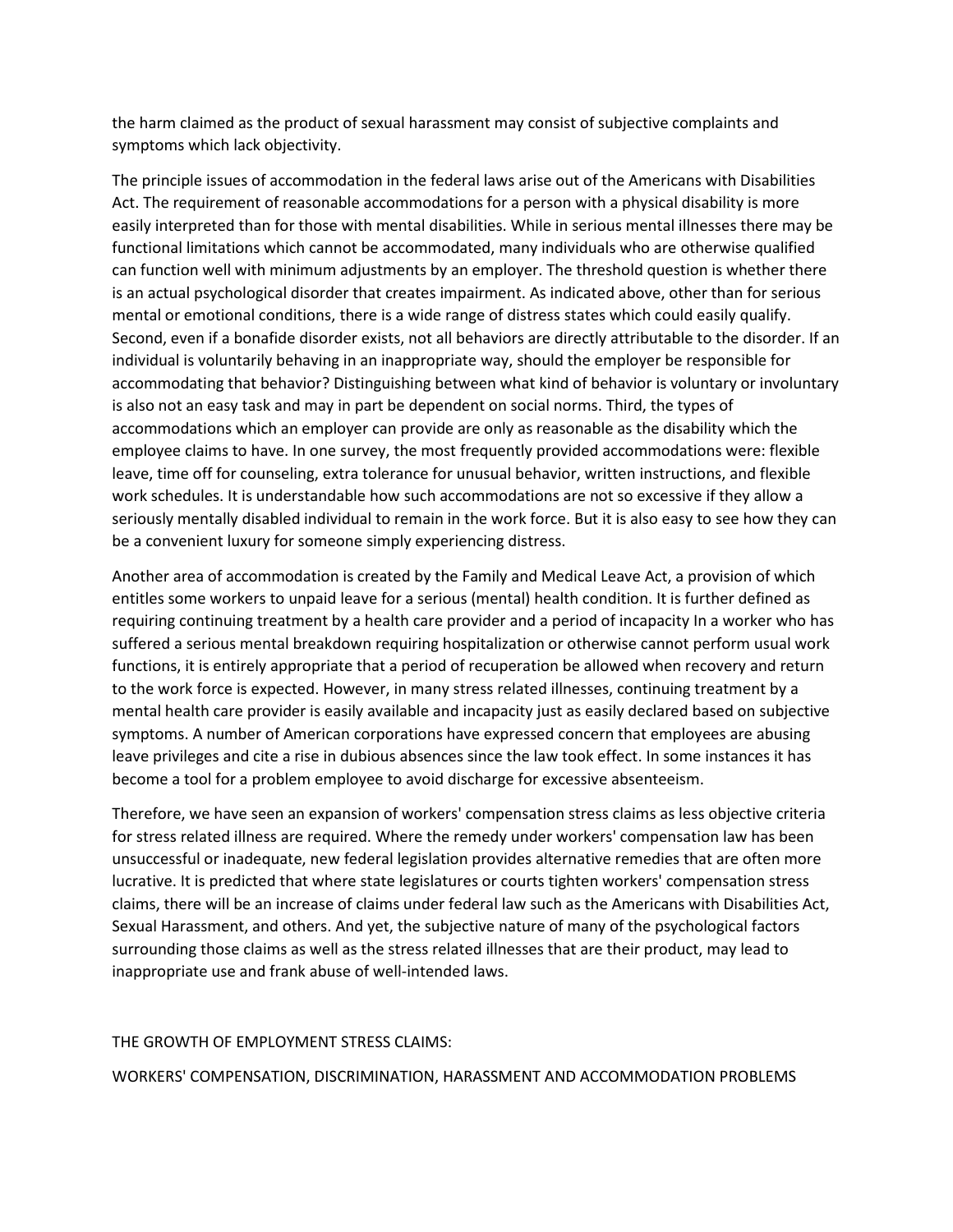#### PSYCHOLOGICAL EVALUATIONS

Most often, opinions regarding stress related illness and disability are made by a mental health provider who is currently treating the employee. This can be a doctor of psychiatry or psychology, social worker, or therapist. The employee usually gives a history of symptoms and circumstances surrounding those symptoms to the doctor, who typically makes a diagnosis and may advise the employee to not return to work for the time being. Later, this treating doctor may be called upon to provide a more extensive report regarding the employee's condition or to testify on behalf of the employee's claim. It is often asserted that the treating doctor is in the best position to give this opinion because he or she has intimate knowledge of the patient and has often been in contact with the patient over a period of time. A number of serious problems arise in this regard. First, the doctor may not be trained in the evaluation of these often quite complex cases. The initial opinion and recommendations may have been given after a brief interview where the history relied almost exclusively on the subjective reports of the employee. Rarely has the treating doctor reviewed in advance recorded information, other opinions, past medical records, or statements from collateral sources. Second, the treating doctor inherently accepts the patient's account and, in the absence of obvious manipulation, becomes allied to the patient's interest. It would be impossible for a treatment relationship to continue if the doctor did not believe the patient or, even worse, expressed an opinion contrary to the patient's position in the claim. Third, the treating doctor, at least in workers' compensation claims, may have adverse financial consequences by not supporting the claim since therapy bills can be dependent on such an opinion.

Independent assessment which includes a thorough understanding of the circumstances of employment, feedback from collateral sources, and a complete history of the employee both medical and psychological, is necessary. There is no way to adequately determine whether or not a mental condition is pre-existing or recent without such a thorough assessment. The claimant's account alone is unreliable because of the natural tendency to emphasize the factors in the claim itself and minimize other issues. Some emotional disorders occur as isolated episodes in time with no history of symptoms preceding. Others have a chronic or cyclical course which can be traced throughout the life of an individual. Still others are episodic, manifesting themselves only a few times throughout the person's life. A proper diagnosis, therefore, can only be made by a thorough understanding of the entire life history.

Certainly stress, especially where it is handled in maladaptive ways, can precipitate an emotional illness. The causes of any illness are usually more complex, involving a variety of biological, psychological, and social factors. However, inordinate stress can be a substantial factor in bringing about the illness. In determining the effect of stress in the work place on the employee, two crucial problems must be addressed. First, mental disorders, by their very nature, interfere with the person's social and occupational functioning. Even disorders that begin for totally unrelated reasons to work, eventually affect work. Poorer work performance can create a negative response from the employer or add a new burden from threat of job insecurity, through demotion or termination. So, just because there is work stress does not necessarily mean that it was the cause of the condition in the first place. Second, the presence of distress alone does not mean that a stress related illness exists which would create impairment or disability. A proper diagnosis is needed and the impairment must be consistent with the diagnosis. Unfortunately, while this distinction may appear to have merit, practically the threshold for psychiatric diagnoses is so low that it is never hard to make a diagnosis. It is a rare mental health provider who will not give a diagnosis to any person who walks through their door with a problem.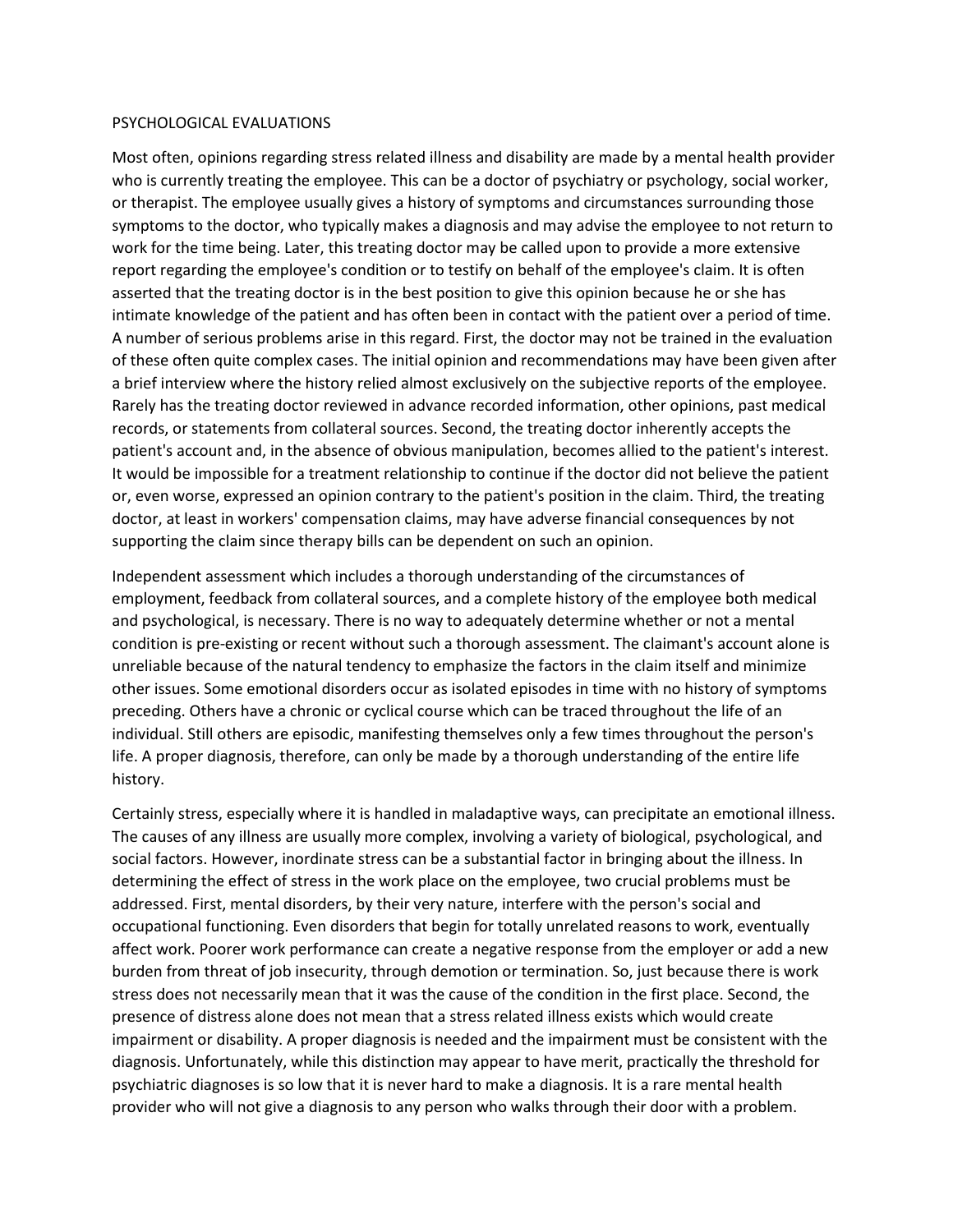Although for the most part there are a limited number of diseases which afflict human beings, there have been ever growing numbers of diagnoses. Nowhere is this more apparent than in psychiatry and documented by the expansion of diagnostic categories over four volumes of the Diagnostic and Statistical Manual of Mental Disorders. It is possible today to find a diagnosis for any type of human distress or behavior. Likewise, when the epidemiology of various psychiatric diagnosis is explored as to the percentage of the population afflicted, no one can escape a diagnosis. Adding to that are the various faddish syndromes which are not diagnoses at all, but merely labels describing the interaction of individuals with each other or with their environment, e.g. battered wife syndrome, empty nest syndrome, sick building syndrome, etc. This shift to an illness rather than health orientation has many sociologic underpinnings, so that in the end the new diseases are pure value judgement: biology applied under the dictates of social interest. While this trend can be seen in all of medicine, psychiatric labeling is the most dangerous. In the past this has led to discrimination, confusing health with disease and disease with badness. In modern times it is leading from disease to privilege. In the work place this translates into the special status and damage remedies of many stress related illnesses.

Not only are there more diagnoses to choose from but many of the diagnoses themselves have vague and entirely subjective criteria that are easily met if a claimant is emphasizing distress. In illnesses such as schizophrenia there are such unique and dramatic symptoms (delusions, hallucinations, or disorganization) which are not easily confused with ordinary human suffering. But in depressive disorders the range of possibilities from the least severe to the most severe types are based to a great extent on the intensity of the suffering that the individual conveys. Many of the specific criteria of the most severe type, major depressive episode, are helpful clinically to identify biological illness processes. However, many of those same criteria can be met by any person who is conveying distress (depressed mood, diminished interests, poor sleep, tiredness, and difficulty with concentration). One of the more popular diagnoses today, post-traumatic stress disorder, has evolved from the more narrow concepts of shell shock or battle fatigue in which an out of the ordinary stressor stunned the individual into an altered state of awareness and reactivity and caused an intrusive and involuntary reliving of the traumatic event. This diagnosis has now been expanded to include just about any stressful situation and the claim often rests on no more than remembering the event with distress. The actual and detailed criteria contained in the official diagnosis are frequently twisted and have practically become almost meaningless. Lately, and without scientific basis, therapists having made the diagnosis of post-traumatic stress disorder, conclude that the profile is so typical of someone who has been traumatized that the inherence of an actual trauma is made in the evaluation. Psychological evaluations must therefore scrutinize the types of symptoms and disorders claimed, bearing in mind the subjective nature of many of these stress related illnesses and the ease in which a disease label can be attached.

Frequently distress is a result of an Occupational Problem that results from job dissatisfaction, uncertainty about employment, reaction to reprimand or warning, and threatened or actual termination. While much subjective distress can be conveyed, it does not necessarily result in a legitimately diagnosable disorder. These personnel, administrative, and occupational problems often precede or are the backdrop of workers compensation, discrimination, harassment, and other industrial stress claims. Psychological evaluations need to focus on personality characteristics of the employee as obtained from complete assessment of the individual through interviews and psychological testing, as well as from reports of behavior in and outside of the work place. Many personality disorders create an unusual sensitivity through suspiciousness of others, reading hidden meaning into remarks,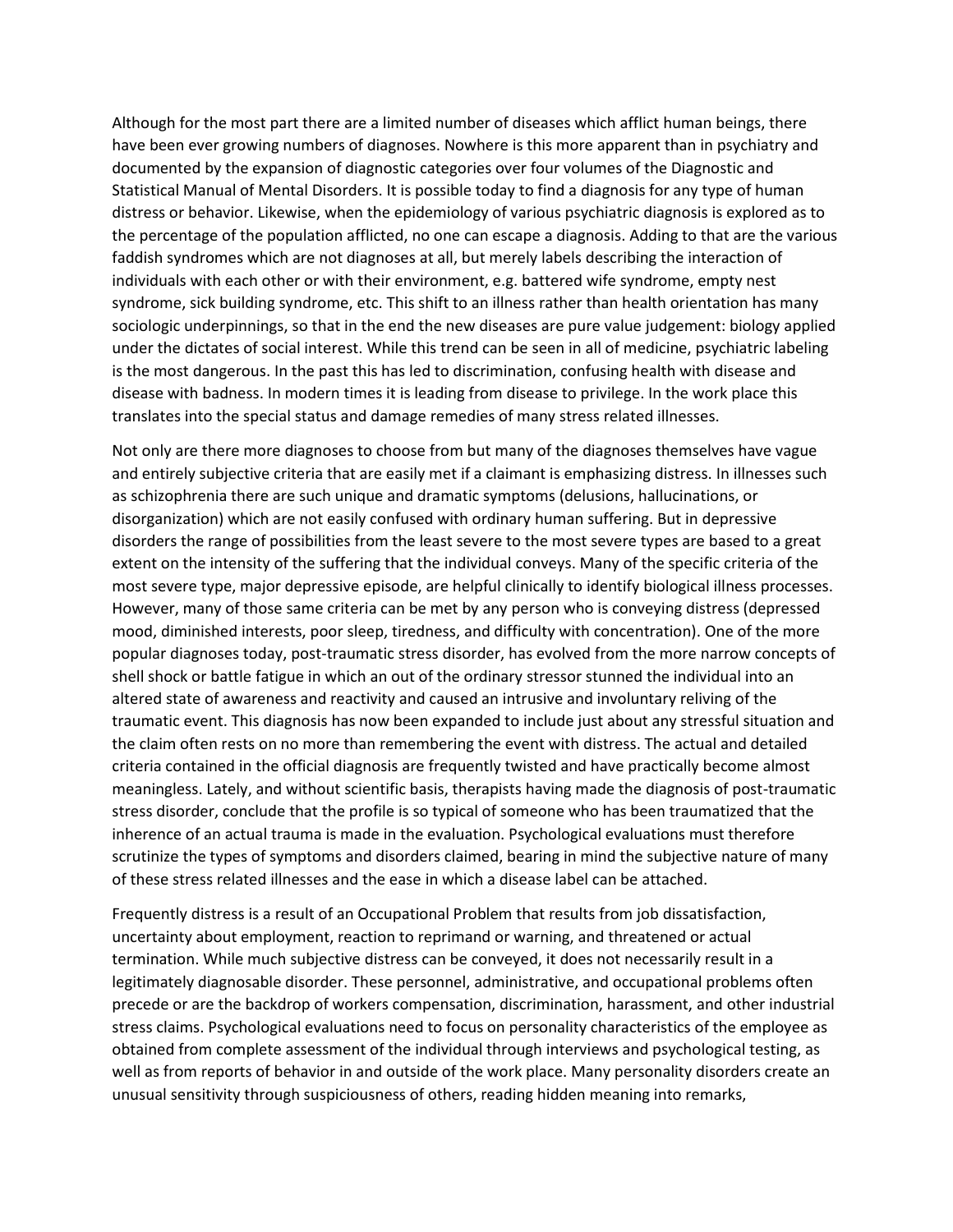unforgiveness of insults, impulsivity, mood instability, inappropriate intense anger, or fluctuating intense patterns of interpersonal relationships. These employees can create chronic problems in a work environment, and when their own behavior leads to untoward consequences, may initiate an industrial stress claim. It is important to note that these personality disorders are not just passive weaknesses on which the stress of employment has a greater effect, but represent an active process that perpetuates its own difficulties.

### ANALYSIS

The increase in claims for stress related illness in the work place is not explained by one set of factors alone. Complex social and cultural trends are responsible. In the early history of the United States a selfsufficient and stoic attitude promoted individual responsibility. For right or wrong, mental illness and disability was considered a weakness. Of course, this stigma disadvantaged the unfortunate individuals who suffered from such illness, artificially segregating them from the rest of society. Advances in medicine and psychiatry over the last hundred years have helped identify biological and psychological disorders which have scientifically identified origins and characteristics. To reject this is to place us back in earlier, unenlightened, blamecasting mentality. Modern psychiatric and psychological treatment has offered new hope to emotional distress and the favorable resolution of mental illness states is a regular feature of therapeutic practice. However, progress in mental health treatment, as in many new scientific technologies, is accompanied by dangers and abuse. The subjective nature of some mental disorders and the overlap between illness and ordinary distress create a problem in definition that has facilitated that abuse. As discussed earlier, this trend for finding disease is by no means limited to psychiatry, since our society as a whole has become increasingly medicalized. As the stigma of illness is leaving, the attention to health rather than illness is disappearing. The range and relativity of health, based on individual variance, social and cultural differences, are lost in favor of narrow stereotypes. Growing numbers of psychiatric diagnoses with indefinite criteria which label the continuum of human behavior, inadvertently promote this process and help validate mounting industrial stress claims.

In addition to increased medicalization within our society, a number of other trends within society generally and, industry in particular, may be instrumental in the rise of industrial stress claims. Not the least of these is the increasingly litigious nature of our society. Growing numbers of lawyers, higher damage awards and flexible theories of liability are testament to this. Litigation is fueled also by changing attitudes toward and mistrust of our institutions. Legal, medical, religious, governmental and corporate institutions are the constant object of criticism within our media and the average person sees them as self-serving and exploitative. Employees are no longer as loyal to the organization, since they see employers no longer as protective. Job instability created through layoffs and downsizing, decreased buying power of wages, the disappearance of many types of jobs, and the lack of guarantees for a career within an organization have resulted in a work force that is shaken and insecure. It is no wonder that litigation through industrial stress claims has been a vehicle for self-preservation.

Finally, there may in fact be greater pressures in the work place with the higher demands of technology and specialization. Today's faster pace, more rapid transportation and communication put greater demands on the worker both in skills and performance. In order to compete, many companies have become lean and mean, expecting more than is often possible from their workers. Adding to this is the phenomenon of Americans working long hours for higher income while spending almost everything they